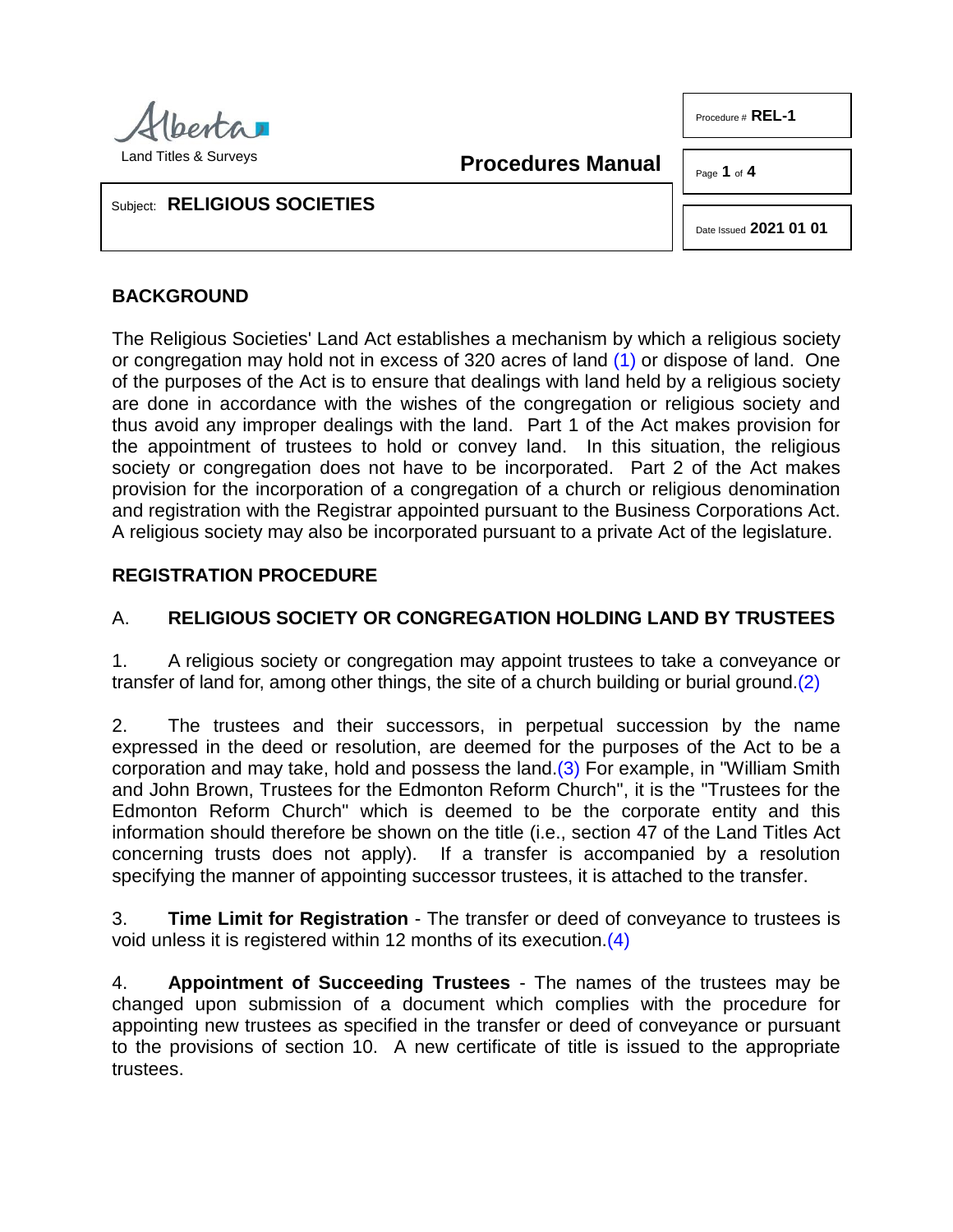| Date Issued 2021 01 01 |  |  |  |
|------------------------|--|--|--|
|------------------------|--|--|--|

Section 10 provides that if a grant, transfer or agreement for sale of the land does not specify the manner in which the successors to the designated trustees are to be appointed, the religious society or congregation may pass a resolution specifying the manner in which the trustees are to be appointed. If a resolution specifying the manner in which successor trustees are to be appointed is not already registered, it must accompany the document appointing new trustees. The resolution must indicate that section 10 has been complied with (i.e., a preamble stating that at a meeting of the religious society or congregation called according to its constitution or according to church practice, the resolution was passed by a majority of the persons present at the meeting entitled to vote. [\(5\)](#page-3-4) The resolution must be signed by the chairperson and secretary of the meeting at which it was adopted. Their signatures do not need to be witnessed[.\(6\)](#page-3-5)

<span id="page-1-1"></span><span id="page-1-0"></span>If a resolution relates to a Presbyterian congregation, it must either have endorsed on it the consent under seal of the Board of Management of the Church and Manse Building Fund or be accompanied by evidence establishing that section 11 of the Religious Societies' Land Act is not applicable.

The SPIN2 document type to be used when creating a Document Registration Request (DRR) form is: Transmission of Land

The code used for registration at Land Titles is: TMLA

5. **Mortgage or Lease of Land by Trustees** - Although trustees are required to have authorization to mortgage or lease land in the form of a resolution of the religious society or congregation, a mortgage, or lease executed by the trustees can be accepted for registration without a copy of the resolution[.\(7\)](#page-3-6)

<span id="page-1-2"></span>The SPIN2 document type to be used when creating a Document Registration Request (DRR) form is: Mortgage

The code used for registration at Land Titles is: MORT

6. **Sale of Land** - The trustees may sell land held by a religious society or congregation after fulfilling certain prerequisite duties. Subject to the exception in item B.3, the sanction of a justice of the Court of Queen's Bench must be obtained for the execution of the transfer. For Land Titles purposes, either a fiat endorsed on the transfer or a certified copy of the court order attached to the transfer is required for the transfer to be registrable. $(8)$  All the usual requirements for a transfer except dower must be complied with.

<span id="page-1-3"></span>The SPIN2 document type to be used when creating a Document Registration Request (DRR) form is: Transfer of Land

The code used for registration at Land Titles is: TFLA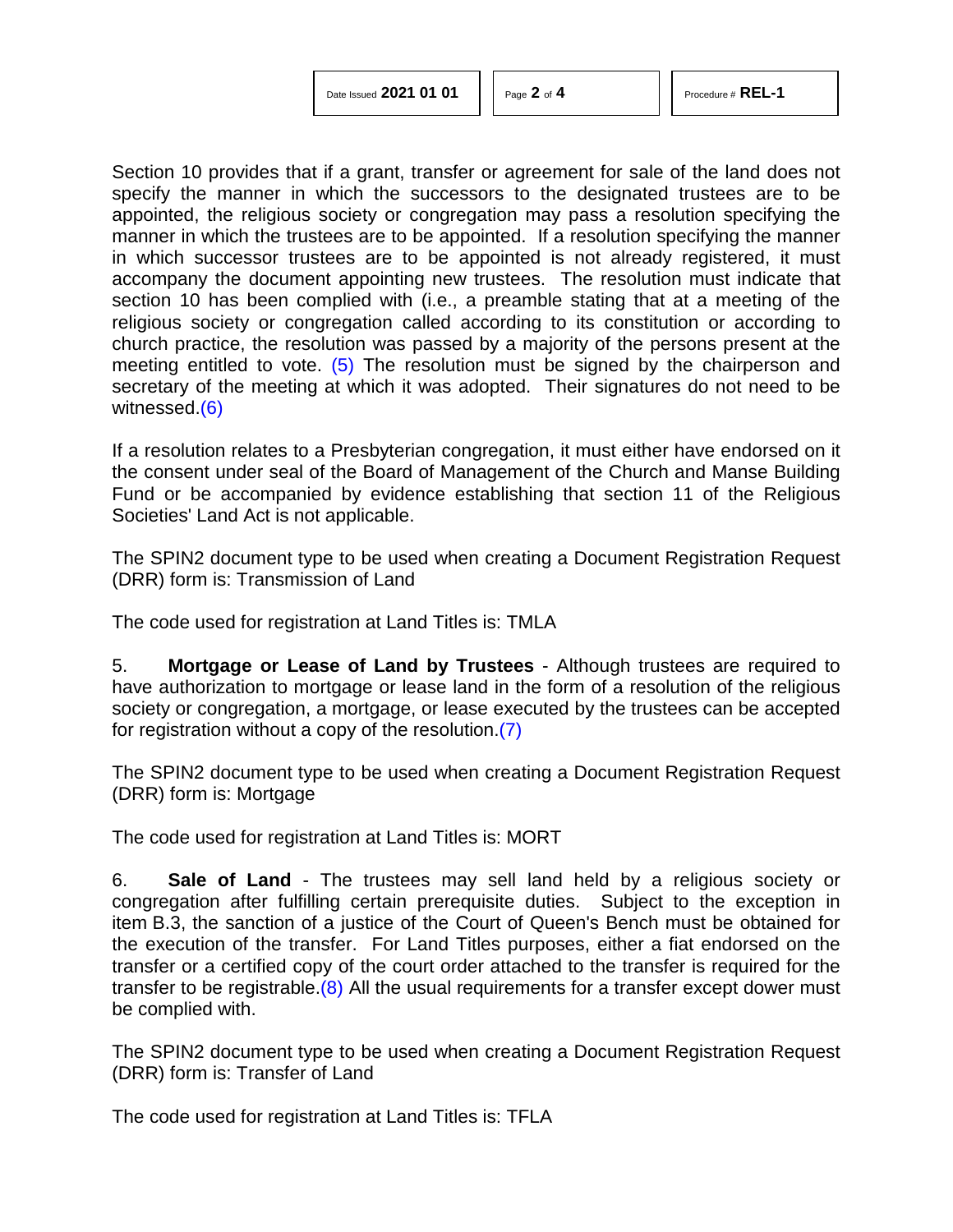7. **The United Church of Canada Act -** When the title to any real property stands in the name of any individual or individuals, deceased or not, and a certificate of:

a) the secretary or clerk of the presbytery within the bounds of which such property is situated, and

b) of the minister having charge of the congregation, to the effect that such property belongs to, or is held in trust for or to the use of such congregation is presented for registration, the existing certificate of title is cancelled and a new certificate of title for the property is issued in the names of the trustees of the congregation as identified in the certificate.

Thereafter, all deeds, transfers, mortgages, leases or other assurances of any lands executed and purporting to be signed by the trustees of the congregation, or a majority of them, are deemed sufficiently executed if the following requirements are satisfied:

a) The minister in charge of the congregation certifies that the persons executing the instrument were, at the date thereof, trustees for the congregation. In the absence of a minister to act, the certificate may be granted by the presiding officer, secretary or clerk of the presbytery within the bounds of which the lands are situated. The signature of the minister, presiding officer, secretary or clerk must be duly witnessed and verified by an affidavit of attestation[.\(9\)](#page-3-8)

<span id="page-2-1"></span><span id="page-2-0"></span>b) The secretary or clerk of the presbytery or conference certifies that consent of the presbytery or conference has been given to the transaction[.\(10\)](#page-3-9)

## B. **INCORPORATED CONGREGATIONS**

<span id="page-2-2"></span>1. A congregation of a church or religious denomination may incorporate for the purpose of holding and dealing with real and personal property[.\(11\)](#page-3-10) The Religious Societies' Land Act outlines the manner in which the incorporation should take place.

2. The provisions in respect of the acquisition or disposition of real property by a corporation apply with the exception that an instrument dealing with the property of an incorporated congregation must:

a) be executed under corporate seal and attested to by the signatures of not less than 2 officers of it (an affidavit verifying signing authority, FORM 31.1, **is not an acceptable substitute for the corporate seal**), and

b) have endorsed on it or attached to it an affidavit  $(SCHEDULE A)$  by some other officer of the congregation which states that the execution of the instrument was authorized by the congregation at a meeting duly called for the purpose and that the officer is capable of swearing positively to this fact[.\(12\)](#page-3-11)

<span id="page-2-4"></span><span id="page-2-3"></span>3. If a congregation that previously acquired land which is vested in trustees becomes incorporated, the trustees, or in the case of the death or removal of any of the trustees, a majority of them, may execute a transfer of the church property to the incorporated congregation. Court sanction of the transfer is not required[.\(13\)](#page-3-12)